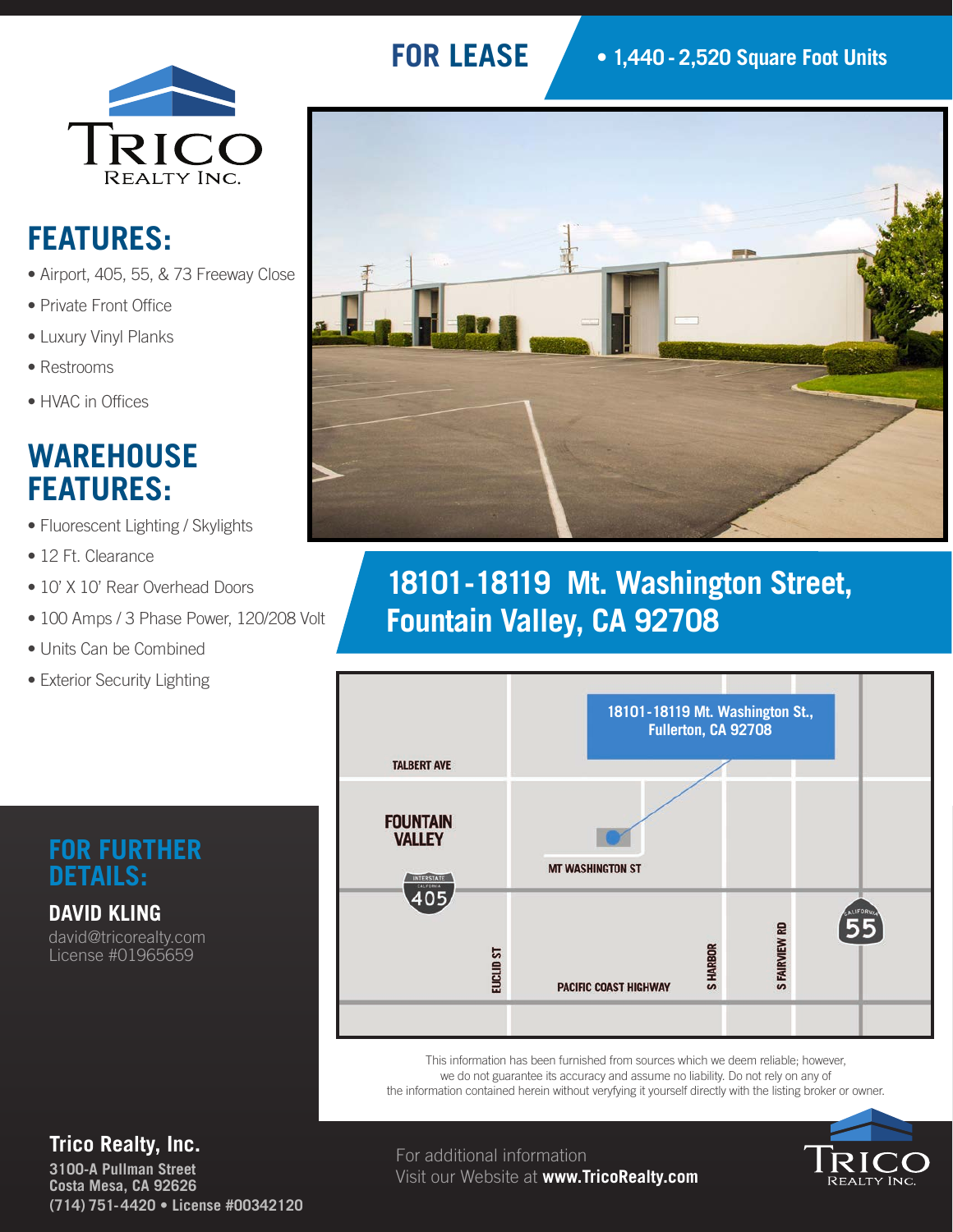**18101 - 18119 Mt. Washington St., Fountain Valley, CA 92708**



#### MT. WASHINGTON ST.

#### **Trico Realty, Inc.**

**3100-A Pullman Street Costa Mesa, CA 92626 (714) 751-4420 • License #00342120**

For additional information Visit our website at **www.TricoRealty.com**